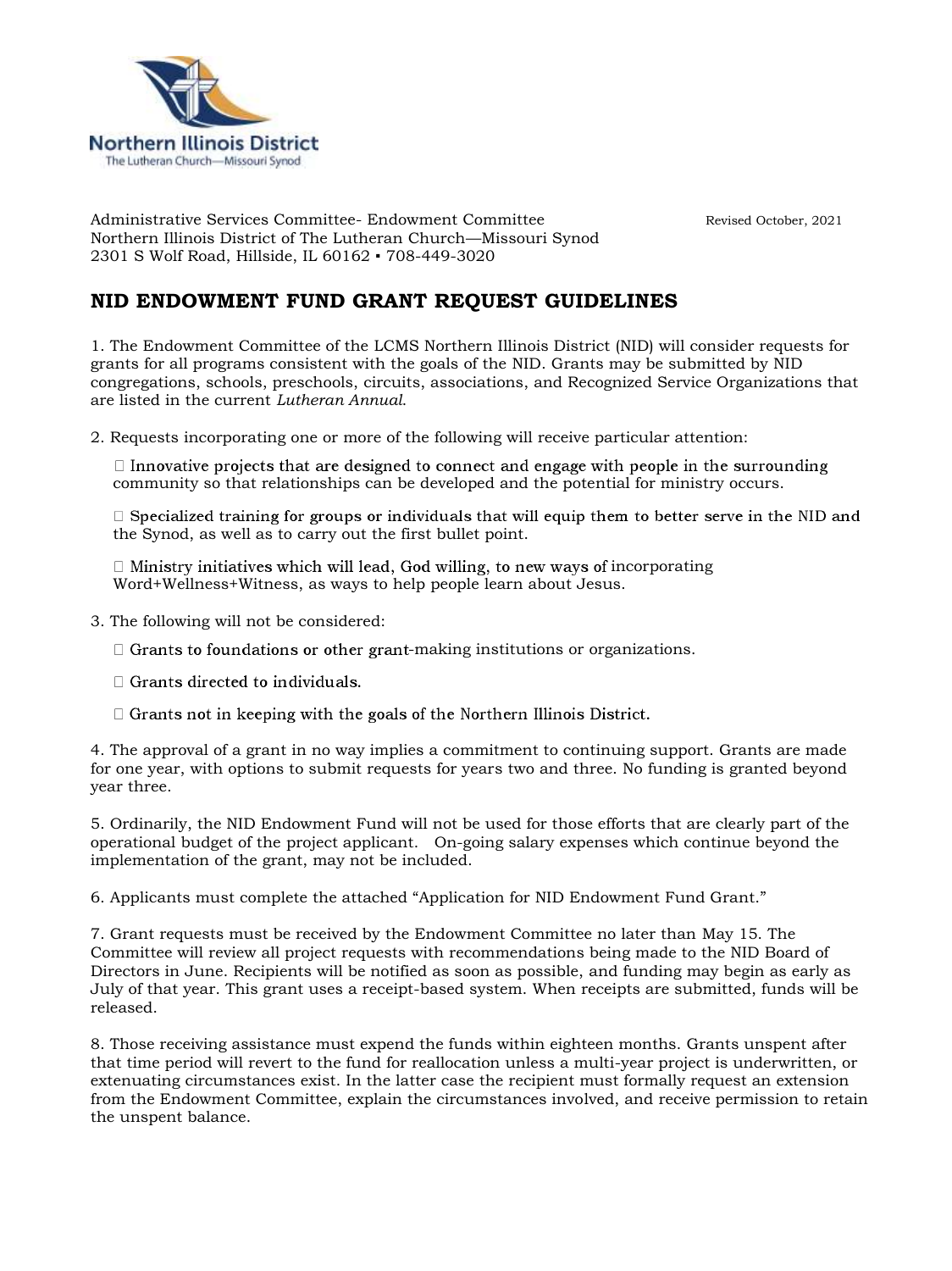9. Recipients are encouraged to develop a broad base of support for their activity.

10. Recipients will submit a final report to the NID Endowment Committee upon completion of the funded project. The final report should describe the work, evaluate the Project in terms of specific objectives, and give a financial accounting of how the funds entrusted to their care were expended

11. Recipients will publicly acknowledge the support received in a manner agreed upon with the Endowment Committee. The LCMS Northern Illinois District Board of Directors, through its Communications Manager, will also publicize all grants.